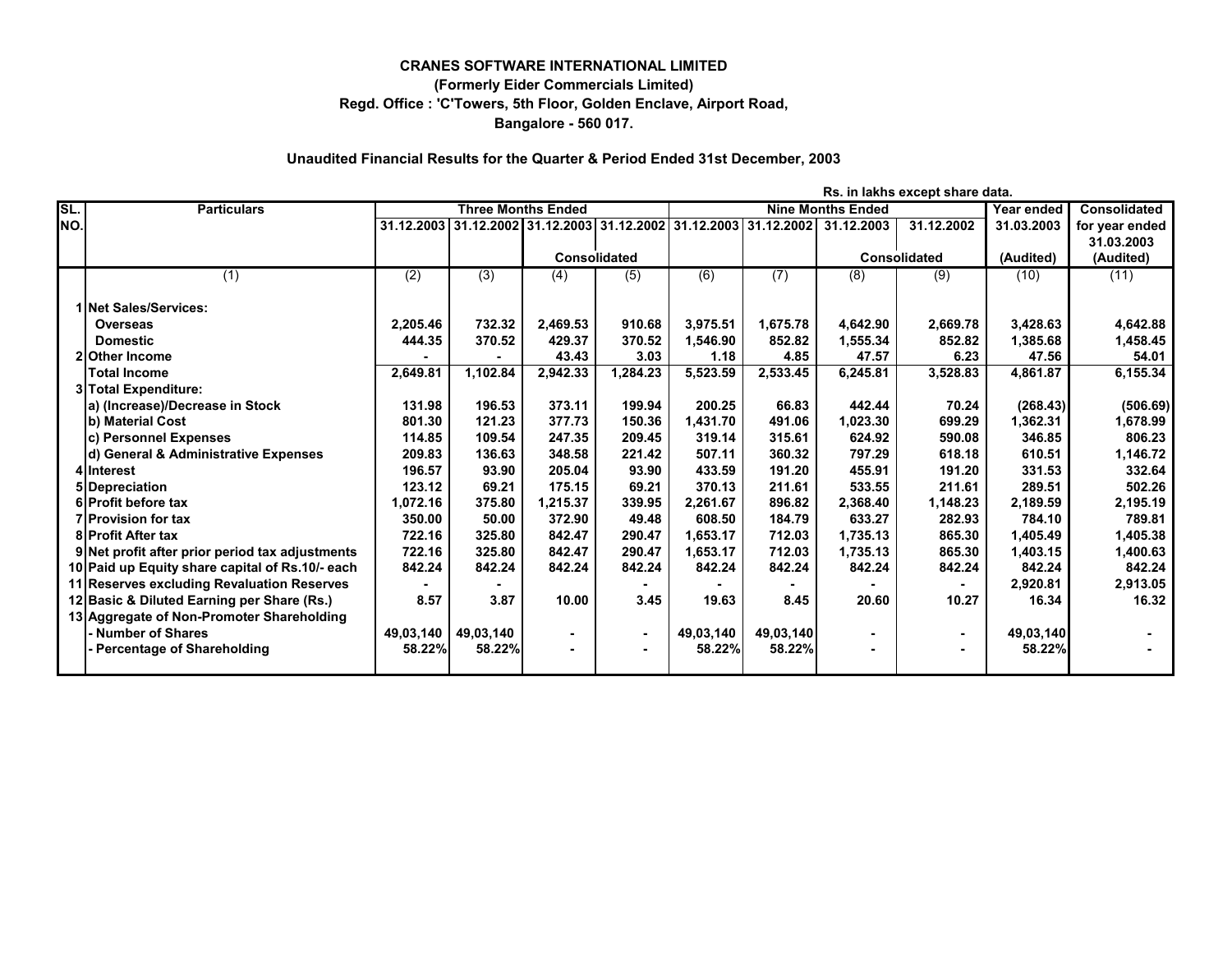## **Segment-wise Revenue, Results & Capital Employed**

**Year ended 31.12.2003 31.12.2002 31.12.2003 31.12.2002 31.03.2003 (Audited) 1 Segment Revenue: a) Product Division 2,566.59 1,064.95 5,095.00 2,430.14 4,593.79 b) Training Division 83.22 37.89 427.41 98.46 220.53 Total 2,649.81 1,102.84 5,522.41 2,528.60 4,814.32 Less : Inter segment Revenue - - - - - Net Sales 2,649.81 1,102.84 5,522.41 2,528.60 4,814.32** Add: Other unallocable Income **1.18 a.18 a.18 a.18 a.18 a.18 a.18 a.18** a.18 a.18 a.18 a.18 a.15 a.15 a.15 a.15 a.1 **Total Income 2,649.81 1,102.84 5,523.59 2,533.45 4,861.88 2 Segment Results (Profit(+)/Loss(-) before tax and interest from each segment a) Product Division 1,235.64 447.11 2,501.38 1,052.71 2,397.12 b) Training Division 33.09 22.59 193.88 35.31 123.99 Total 1,268.73 469.70 2,695.26 1,088.02 2,521.11 Less : i) Interest 196.57 93.90 433.59 191.20 331.52 ii) Other unallocable expenditure net off**  $\qquad \qquad$  $\qquad$  $\qquad$  $\qquad$  $\qquad$  $\qquad$  $\qquad$  $\qquad$  $\qquad$  $\qquad$  $\qquad$  $\qquad$  $\qquad$  $\qquad$  $\qquad$  $\qquad$  $\qquad$  $\qquad$  $\qquad$  $\qquad$  $\qquad$  $\qquad$  $\qquad$  $\qquad$  $\qquad$  $\qquad$  $\qquad$  $\qquad$  $\qquad$  **\ unallocable income Total Profit Before Tax 1,072.16 375.80 2,261.67 896.82 2,189.59 3 Capital Employed (Segment assets-Segment Liabilities) a) Product Division 8,780.53 2,622.23 8,780.53 2,622.23 2,909.46 b) Training Division 235.14 32.25 235.14 32.25 135.43 Total 9,015.67 2,654.48 9,015.67 2,654.48 3,044.89 Sl.No. Particulars Quarter Ended Nine Months Ended**

**Rs. in lakhs**